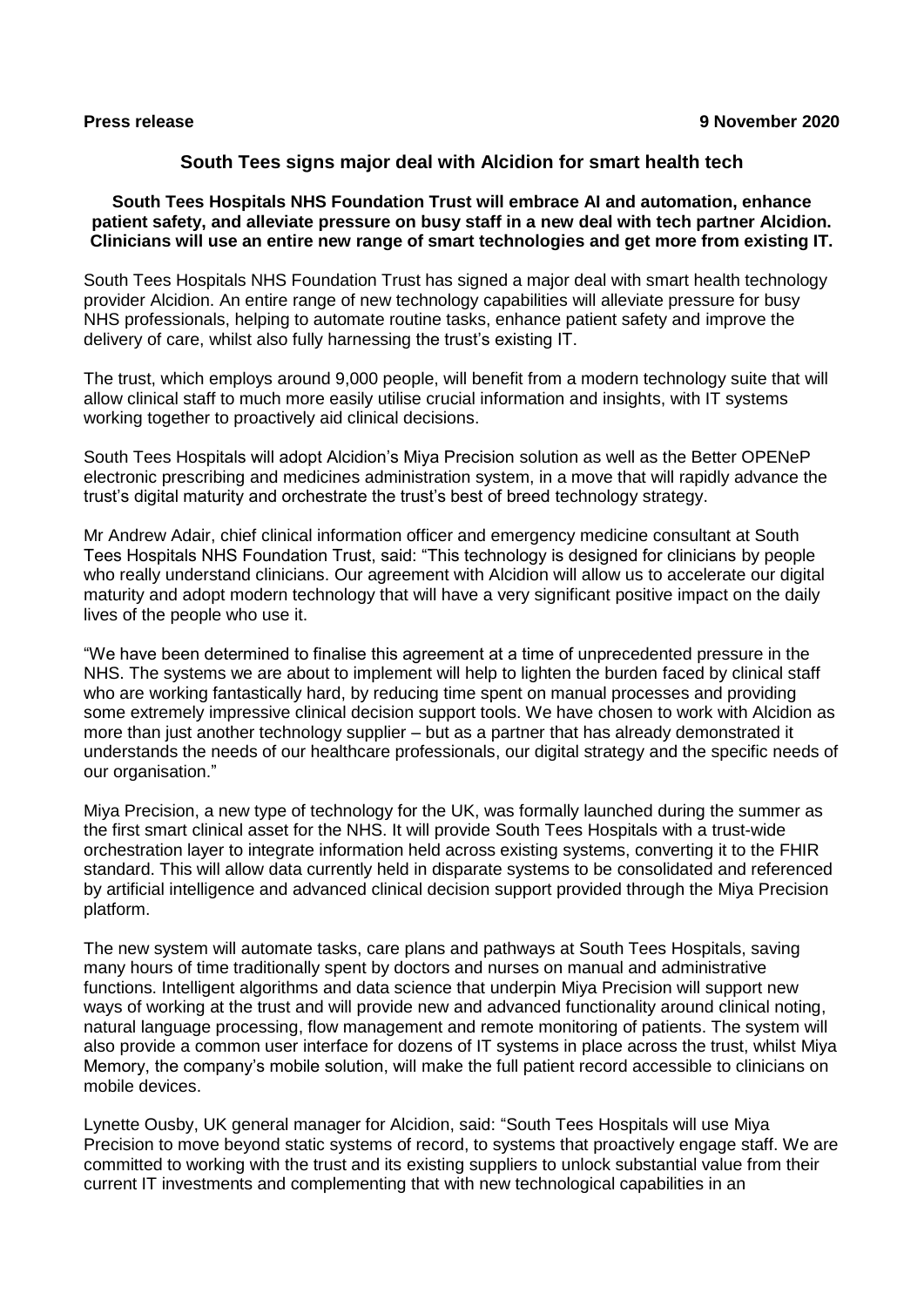interconnected way. Ripping out investments to accelerate digital maturity is no longer the only option for the NHS. South Tees Hospitals' decision demonstrates this, and we look forward to working with the trust to make sure we deliver technology in a way that is genuinely helpful to users."

The Miya Precision suite of modules incorporates the well-known Patientrack electronic observations system. It will alert staff at South Tees Hospitals with early warnings when patients are at risk of harm or deterioration and will digitise how nurses capture vital signs at the bedside. This will allow the automatic calculation of patients' early warning scores that will trigger alerts to doctors and appropriate care teams in the hospital when they need to intervene to prevent harm.

This electronic observations functionality is used in more than 40 NHS hospitals to great effect, where healthcare professionals have innovated with the system to help to save lives, improve patient safety, and substantially reduce adverse events such as cardiac arrests and admissions to intensive care. It has also been used to better manage and detect deadly illnesses including sepsis and acute kidney injury.

OPENeP – a highly respected ePMA system from Better, will allow the trust to digitise its prescribing and medicines administration processes. South Tees Hospitals will be the second NHS trust to benefit from a partnership between Alcidion and Better. The ePMA will launch alongside the electronic observations and patient assessments in the first phase of the technology deployment, allowing seamless integration between electronic observations and medication processes, in a move that will enhance patient safety.

South Tees Hospitals is the second NHS trust to procure a combination of Alcidion's Miya Precision and Patientrack systems and the Better OPENeP solution – following early adopter Dartford and Gravesham NHS Trust. It is the largest hospital trust in the Tees Valley and runs the James Cook University Hospital in Middlesbrough and the Friarage Hospital in Northallerton as well as community services in Hambleton and Richmondshire, Middlesbrough and Redcar and Cleveland, providing care for more than 1.5 million people.

Alcidion Group managing director, Kate Quirke, said: "Clinical staff working across South Tees Hospitals will be among the first in the UK to benefit from our range of healthcare technologies that have been specifically built to make the right thing to do, the easiest thing to do, even during the busiest of times. It is extremely rewarding to see South Tees Hospitals enter into this agreement so soon after we formally launched Miya Precision as the first smart clinical asset for the NHS. The NHS remains one of our most significant partners anywhere in the world, and I look forward to driving forward this new partnership for the benefit of staff and patients at the trust."

#### **ENDS**

# **Notes to editors**

# **About South Tees Hospitals NHS Foundation Trust**

South Tees Hospitals NHS Foundation Trust is the largest hospital trust in the Tees Valley serving the people of Middlesbrough, Redcar and Cleveland, Hambleton and Richmondshire and beyond. The Trust runs The James Cook University Hospital in Middlesbrough and the Friarage Hospital in Northallerton as well as community services in Hambleton and Richmondshire, Middlesbrough and Redcar and Cleveland. The Trust has a workforce of around 9,000 providing a range of specialist regional services to 1.5million people in the Tees Valley and parts of Durham, North Yorkshire and Cumbria, with a particular expertise in heart disease, trauma, neurosciences, renal services, cancer services and spinal injuries.